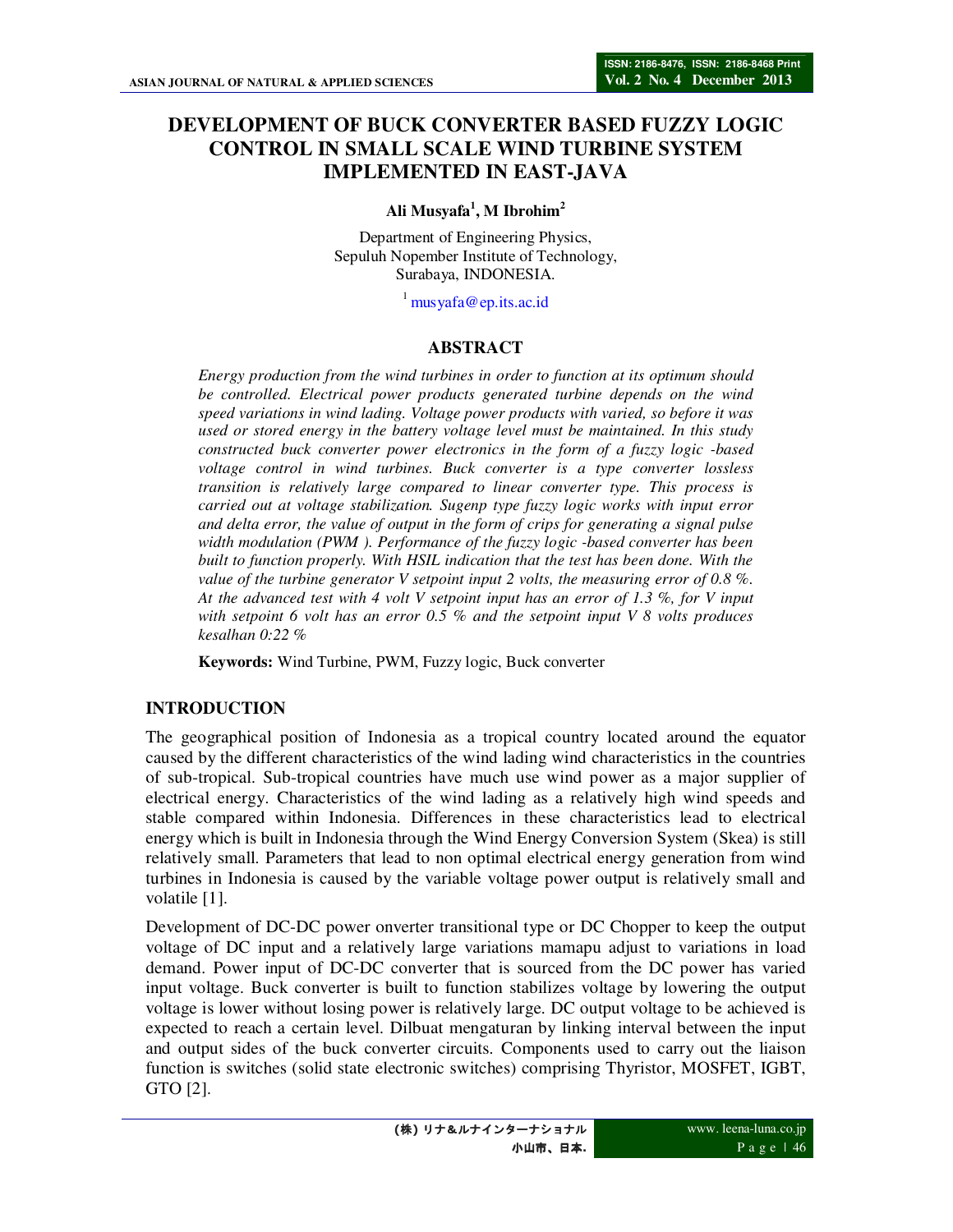Control system is built by using fuzzy logical algorithm that is an alternative to intelligent control system that is relatively easy. In this case does not require a mathematical model of the system, but still effective and efficient for stable system response. In this study Converer buck duty cycle is set to the PWM switch is related to the amount coming out of the microcontroller. Done with programming techniques based on the principle of fuzzy logic control. The resulting changes in the output voltage can be regulated turbine generator by varying the amount of PWM, which is used for switching the converter process. Operational voltage range of this system is represented by the value of the specified set point thereafter held by the fuzzy logic control system [3].

#### **MATERIALS AND METHODS**

Wind energy generation is built on the principle of wind kinetic energy changes before and after passing through the wind turbine. When the wind drift on the wind turbine, the wind speed will decrease. Consequently kinetic energy also decreased related to wind speed changes. Decrease in kinetic energy is converted into mechanical energy is used to rotate the blade. Great mechanical power generated by the wind turbine is defined in equation1.

With  $\rho$  is the density of air (kg/m3), Cp coefficient of performance of a wind turbine, a wind turbine sweep of the area  $(m2)$ , and V1 is the wind speed before passing wind turbine  $(m / s)$ . From the equation above it can be concluded that the power that can be converted by Skea highly dependent on wind speed.

$$
P_m = \frac{1}{2} \rho C_p A V_1^3 \tag{1}
$$

Relationship of wind speed and wind power production can be written in equation 2, the wind speed has a role in Wind Energy Conversion System. [4].

$$
P_{\text{rated}} = (V/V_{\text{rated}}) \, \text{X} \, P_{\text{WT (rated)}}
$$
 (2)

Converter DC-DC switching mode, to better understand the major types of transition, following the principles described DC-DC power conversion of linear type as shown in Figure1. [5].



Figure 1. Type Converter circuit switching [5]

On the type of converter switching transistor seen that function as electronic switches can function open (off) and closed (on). When the switch is working ideally, the state of the switch is closed; the output voltage will be equal to the input voltage, where as if the switch is open, the output voltage will be zero. Thus the output voltage will have a pulse shape as shown by in Figure 2.



Figure 2. Output voltage signal [5]

**(**株**)** リナ&ルナインターナショナル 小山市、日本**.**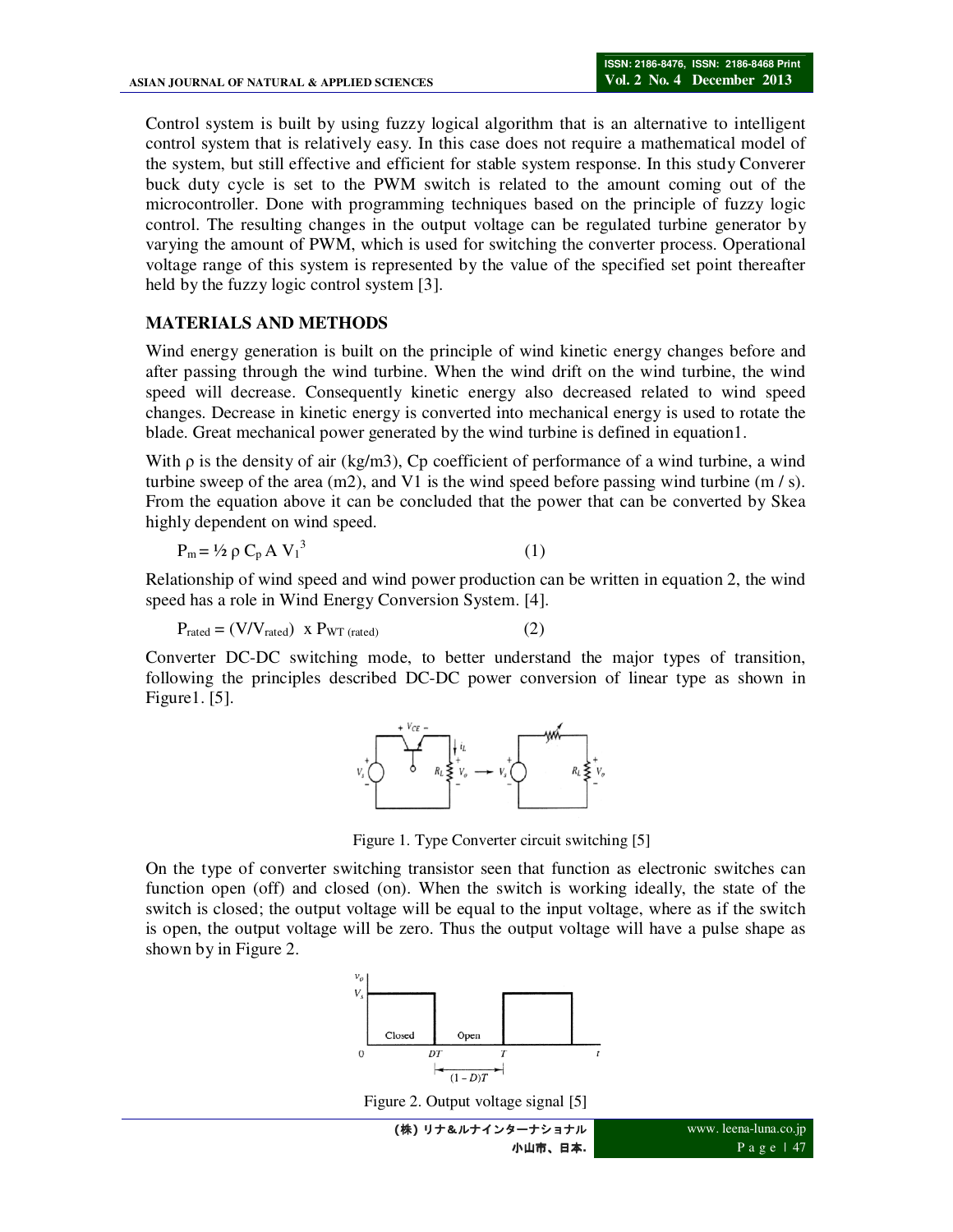Value of the average output voltage DC component can be derived byequation3, as follows.

$$
V_o = \frac{1}{T} \int_0^T (t) dt = \frac{1}{T} \int_0^{DT} V_{in} dt = V_{in} D
$$
 (3)

From equation 3 seen that the DC output voltage value can be set by adjusting the parameters of D. The parameter D is known as the duty ratio is the ratio between the lengths of time the switch is closed (tons) for the period T of the output voltage pulse. with $0 \le D \ge 1$ . Parameter f is the switching frequency (switching frequency) is used to operate the switch.

$$
D = {t_{on} / (t_{on} + t_{off})} = t_{on} / T = t_{on} .f
$$
 (4)

Differences in the type converter is linear and the type of transition, the converter types witching power absorbed no transistor which serves as a switch. When the switch is closed there is no voltage at the transistor falls, while at the time the switch is opened, there is no electric current flowing. All the power absorbed by the load, so the near-perfect power efficiency and power loss is relatively small. Basic buck converter circuit is shown in Figure3. In the circuit, the output voltage value is lower or equal to the input voltage. In addition, if the operation of the current flowing through the inductor is always greater than zero (CCM –Continuous Conduction Mode), then the relationship between the output voltage to the input voltageindicatedequation5.

$$
V_o = D. V_{in}
$$
 (5)



Gambar 3. Rangkaian Buck Converter [5]

*Gains on conferter buck configuration is to have high efficiency, the circuit is simple, do not require transformers, switch component stress levels on a low, ripple on the output voltage is low so the filter required is relatively small. Deficiencies found is the lack of isolation between the input and the output, only one output is generated, and a high level of ripple on the input current. Buck method often used in system applications that require small-sized systems.*

Pulse Width Modulation (PWM) is a method of manipulation of the pulse width in a constant period to get the average voltage is different. PWM signal is shown in Figure4. There are three different PWM signal, the signal is shown at the top PWM signal with a duty cycle of 20%, meaning that the signal on for 20% of the signal period and for 80% off. Other images show that the signal with a duty cycle of 50% and 90%. The third PWM signal generating analog signals are different. Example if the supply voltage of 9V and 20% duty cycle, it produces a voltage1.8V.



Figure 4. PWM signal with a duty cycle variation [5]

**(**株**)** リナ&ルナインターナショナル 小山市、日本**.**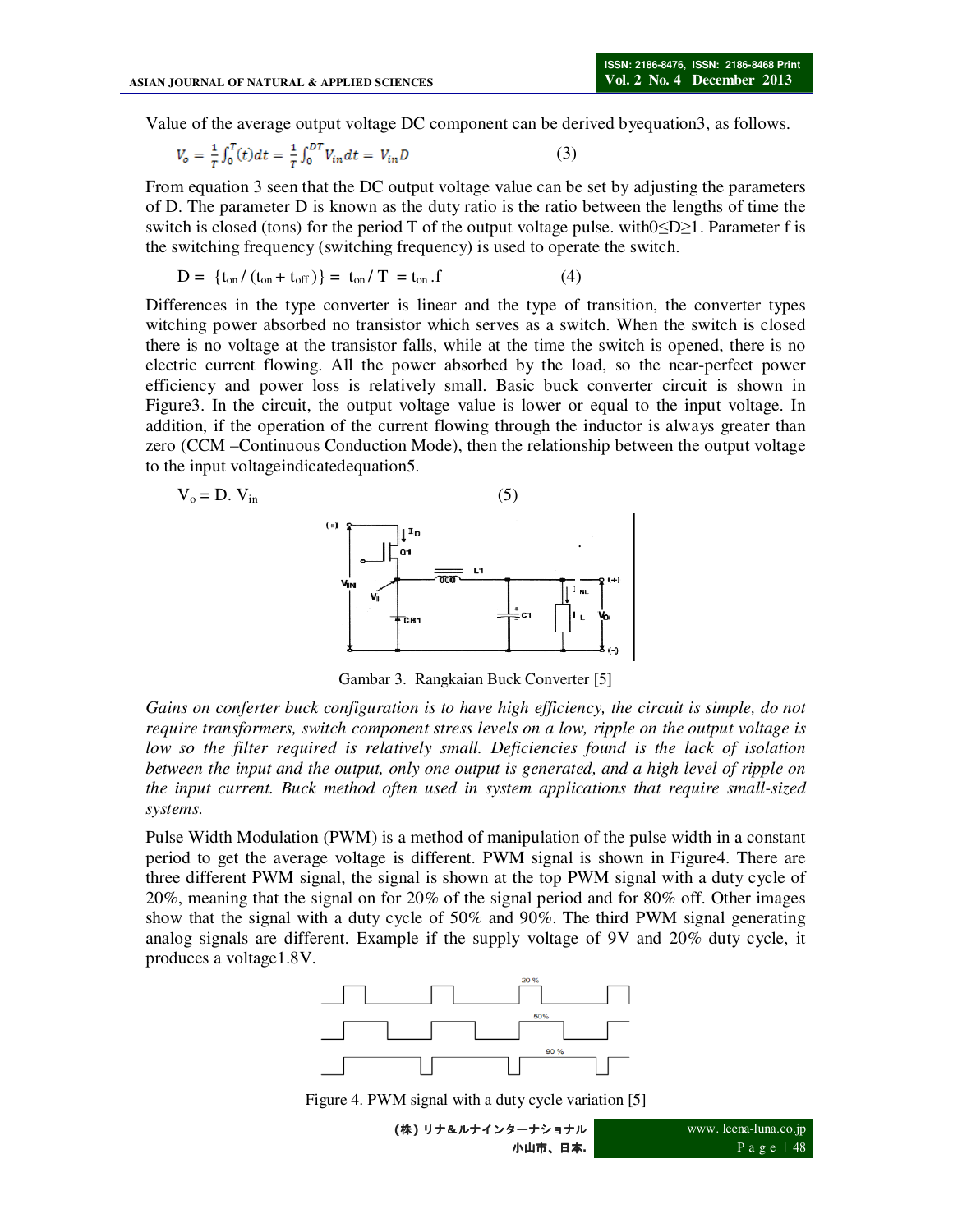

Figure 5. PWM signal [5]

RelationshipPWMvoltagesourceandvoltageoutputslumberingindicatedbyequation6.

 $V_0 = (t_1/T) V_s$  (6)

 $V_0$ : Output voltage (Volt)

 $V_s$ : PWM puls voltage (Volt)

 $t_1$ : Period of hight puls (detik)

T : Period of puls (detik).

DC generator is a device that converts electrical machine dynamic mechanical energy into electrical energy. DC generators produce direct current. DC generator consists of several types based on the series winding excitation of the magnet or amplifier anker, type DC generator consists of a separate amplifier Generator, Generator shunt and compound. DC generators generally made using permanent magnet rotor with 4 - pole, digital voltage regulators, and protection against overload, starter excitation, rectifiers, bearing and generator house or chassis, as well as parts of the rotor [3]. DC generator consists of two parts; the stator is the stationary part of the machine, and the parts of the rotor, which is part of a rotating machine. Part consists of a stator frame motors, the stator windings, charcoal brushes, bearings and terminal box. While the rotor consists of a commutator, winding rotor, fan rotor and the rotor shaft. The working principle of direct current generator is based on Faraday's law ditunukkan equation 7.

$$
E = -N d\varphi/dt \tag{7}
$$

N: the number of windings

φ: magnetic flux

e= voltage induced, GGL (Motion Style Electric

#### **RESULTS AND DISCUSSION**

Development of Buck Converter Based Fuzzy Logic Control, in order to avoid loss of the buck converter in real manufacturing begins with the simulation with ISIS 7.4 software. Design with simulation results performed with simulation until deperoleh best output voltage, then performed in accordance with the design of the actual implementation. Buck converter consists of a divider circuit that functions as a voltage sensor with a range that produces maximum output, maximum voltage required by 5 volts, the output voltage of the voltage divider representing each input buck converter which is then converted to digital signals by the microcontroller through ADC features. Microcontroller reads ADC signals which will give the command to switch according to the duty cycle of the PWM signal.

Fuzzy Logic Control on the inverter and control positions in the research buck converter is shown by the block diagram in Figure8.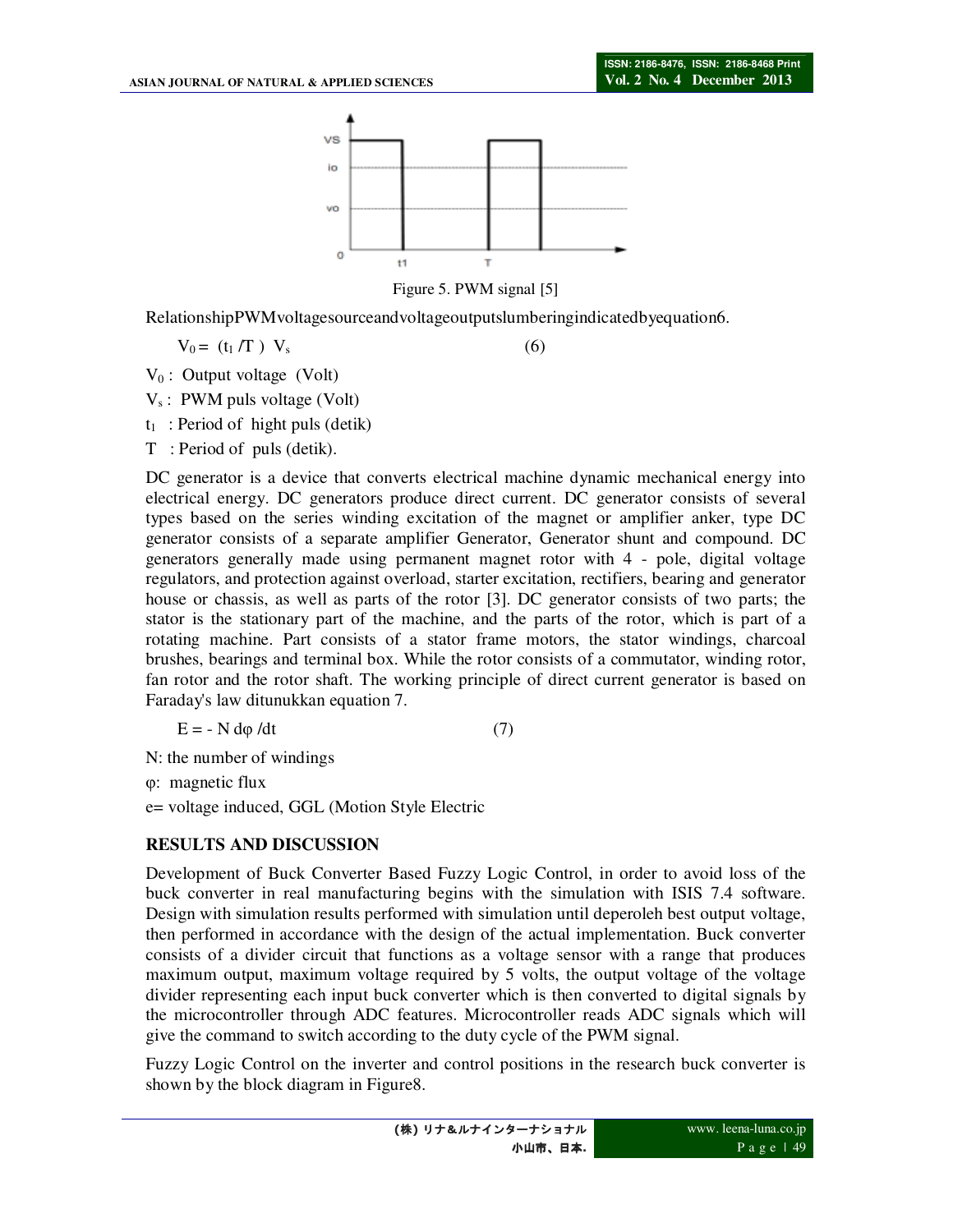

Figure 8. Block diagram of fuzzy logic control in buck converter

In the design of fuzzy systems using Sugeno method, reasoning with Sugeno method is similar to Mamdani reasoning. Output (consequent) is not a fuzzy set system, but rather a constant or linear equations. This method was introduced by Takagi-Sugeno Kang1985. Fuzzy system is constructed consisting of two input fariabel the error (e) and delta errors (de) and the results of akelurancrips value to generate the PWM signal. Are shown in Figure 9.



Figure 9. Fuzzy systems are built

Fuzzy fikasi in the design of the controller is to change the value of the ADC into fuzzy input values . Formation of fuzzy sets is done by dividing the input members who become fuzzy system inputs , input fuzzy system consists of two variables: error (e) and delta errors (de) , the error is defined as the result of a reduction in the value of the setpoint with the actual voltage sensor further reads the converted a digital scale by ADC . Keanggautaan input error function is divided into seven sections. Triangular membership function with value range besaranya ADC values to be programmed. Programming is done on the microcontroller with 10 -bit value (0-1023). Formation of input fuzzy sets in the form of error and the second input to the input of fuzzy system is a delta error (de) , the actual error margin delta error ( error to - n ) with error at the previous condition (error to n - 1) , which is used in a range of membership functions de at the upper limit is  $1023$  ( $1023$  is reduced to 0) and the lower limit is -1023 (0 minus 1023). Membership functions de divided into three parts as shown in Figure 10-11.



Figure 10. Membership function of error

**(**株**)** リナ&ルナインターナショナル 小山市、日本**.**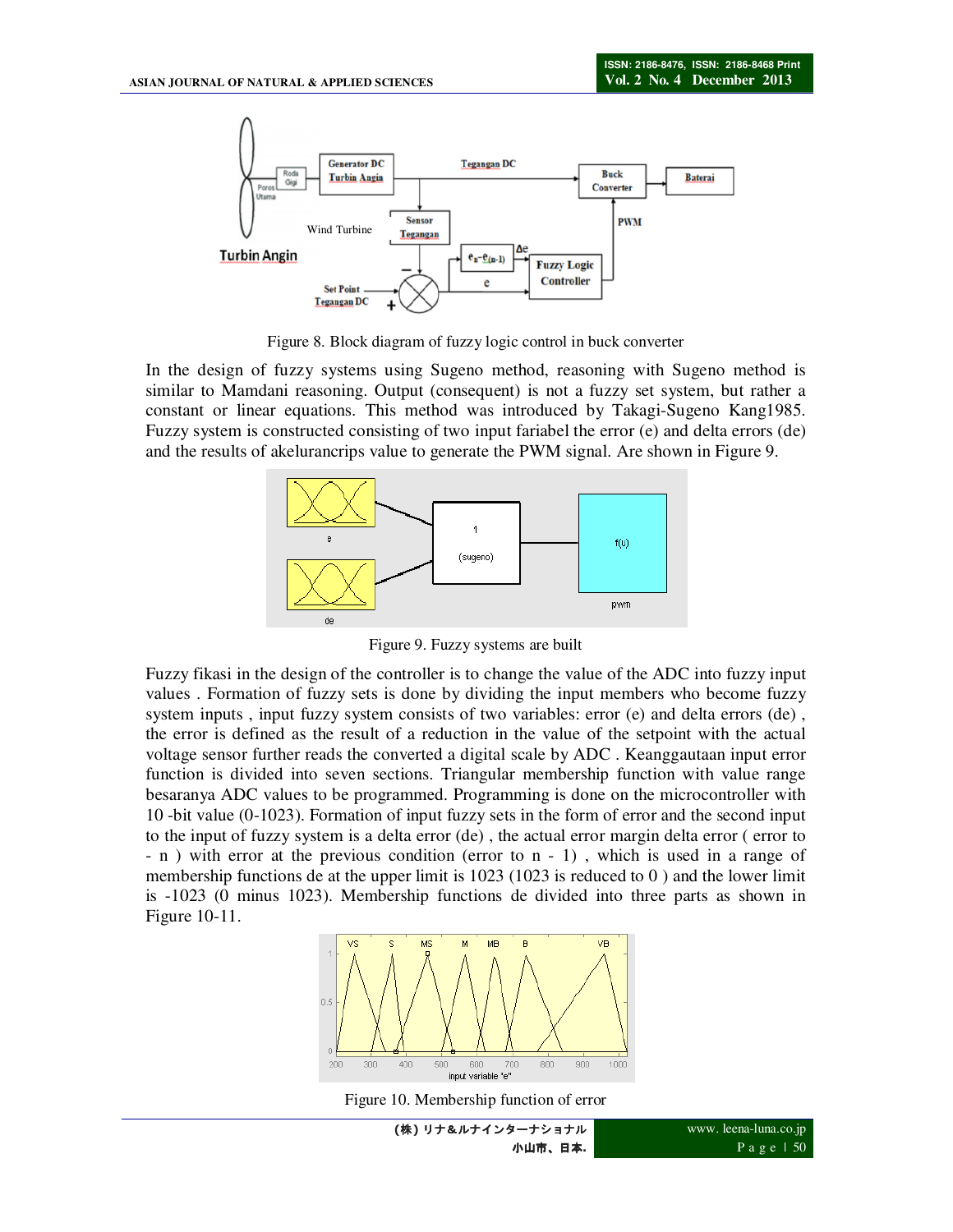

Figure 11. Membership function of delta error

The rule base is constructed from converter design, which has 21 rule base shown in Table 1.

| e/de | N    | Z                | P                |
|------|------|------------------|------------------|
| VS   | pwm1 | pwm1             | pwm <sub>2</sub> |
| S    | pwm1 | pwm <sub>2</sub> | pwm3             |
| MS   | pwm2 | pwm3             | pwm4             |
| M    | pwm3 | pwm4             | pwm5             |
| MB   | pwm4 | pwm <sub>5</sub> | pwm <sub>6</sub> |
| B    | pwm5 | pwm <sub>6</sub> | pwm7             |
| VB   | pwm6 | pwm7             | pwm7             |

**Table 1. Rule base of Fuzzy system** 

The table above shows the reading of the rule base as follows,

IF error IS VS AND delta error N THEN pwm1

IF error IS S AND delta error Z THEN pwm2

IF error IS MS AND delta error P THEN pwm4

IF error IS M AND delta error Z THEN pwm4

IF error IS MB AND delta error Z THEN pwm5

IF error IS B AND delta error P THEN pwm4

IF error IS VB AND delta error Z THEN pwm4

and so on

The rule base that has been done obtained fuzzy rule viewer system Figure 12.



Figure 12. Rule of viewer fuzzy system

**(**株**)** リナ&ルナインターナショナル 小山市、日本**.**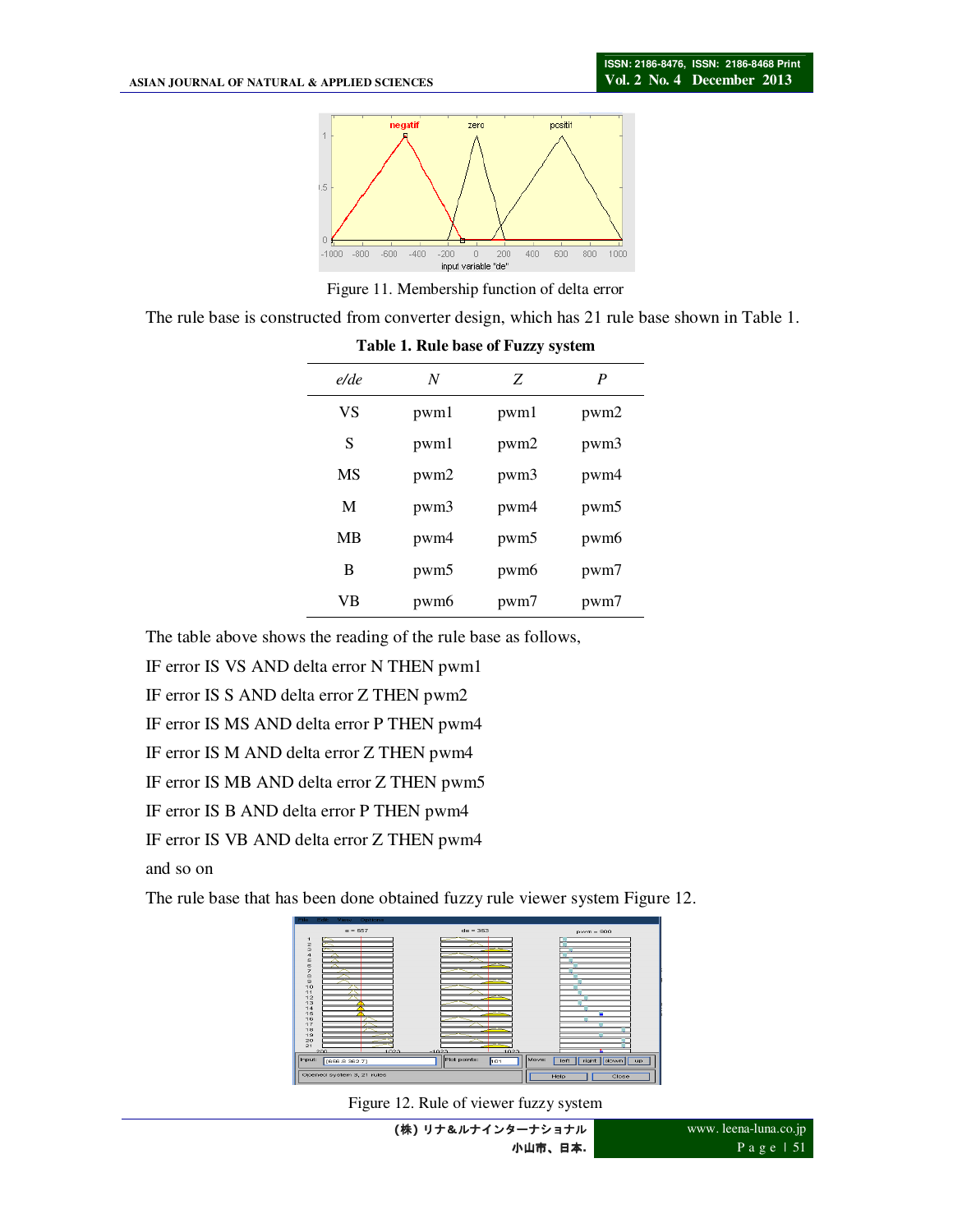Output fuzzy system declared value crips to call PWM amount spent on pin (D.4) with a duty cycle of PWM value divided by the value oftopOCR1A. Defuzzy aggregation process and to obtain firm value output M fuzzy rules is done using the mean weight equation 8.

$$
Z = \frac{\sum_{k=1}^{M} \alpha_k z_k}{\sum_{k=1}^{M} \alpha_k} \tag{8}
$$

# **DISCUSSION**

Development of Fuzzy Logic -based programming algorithm created in AVR software using C language programming with the core principles of fuzzy logic have been designed previously , this algorithm will then be planted on the microcontroller ATMEGA 16 via downloader with kazama software . The following workflow is applied to the microcontroller programming , Testing Buck Converter , done by testing the buck converter fuzzy logic based control , Generate output voltage varies with seven variables; 3.18; 4.87; 6.32; 7.86; 9.36; 10.97, and 14.7 volts . Slew presents a generator output voltage changes due to changes in wind speed. DC generator power output testing is done by collecting data turbines that generate power are not as expected. Maximum voltage of 3.19 volts and a current of 0.23 amperes. Wind turbine and generator rotating DC maximum in the range of 132-147 rpm for wind speed of 7 m / s. Flowchart power output measurements of wind turbine generator is shown in Figure 13.

Data collection was shown in Table 2. Performed in the range of each variable and not done because of the limitations of measuring devices that measure in series between voltage, electric current and pulse per second (pps). In addition it is not possible the achievement of plant wind turbines can rotate constantly, so that the voltage, current or power in a state of fluctuation pp sun read able within a certain range.



Figure 13. Flow chart programming test voltage and current

**(**株**)** リナ&ルナインターナショナル 小山市、日本**.**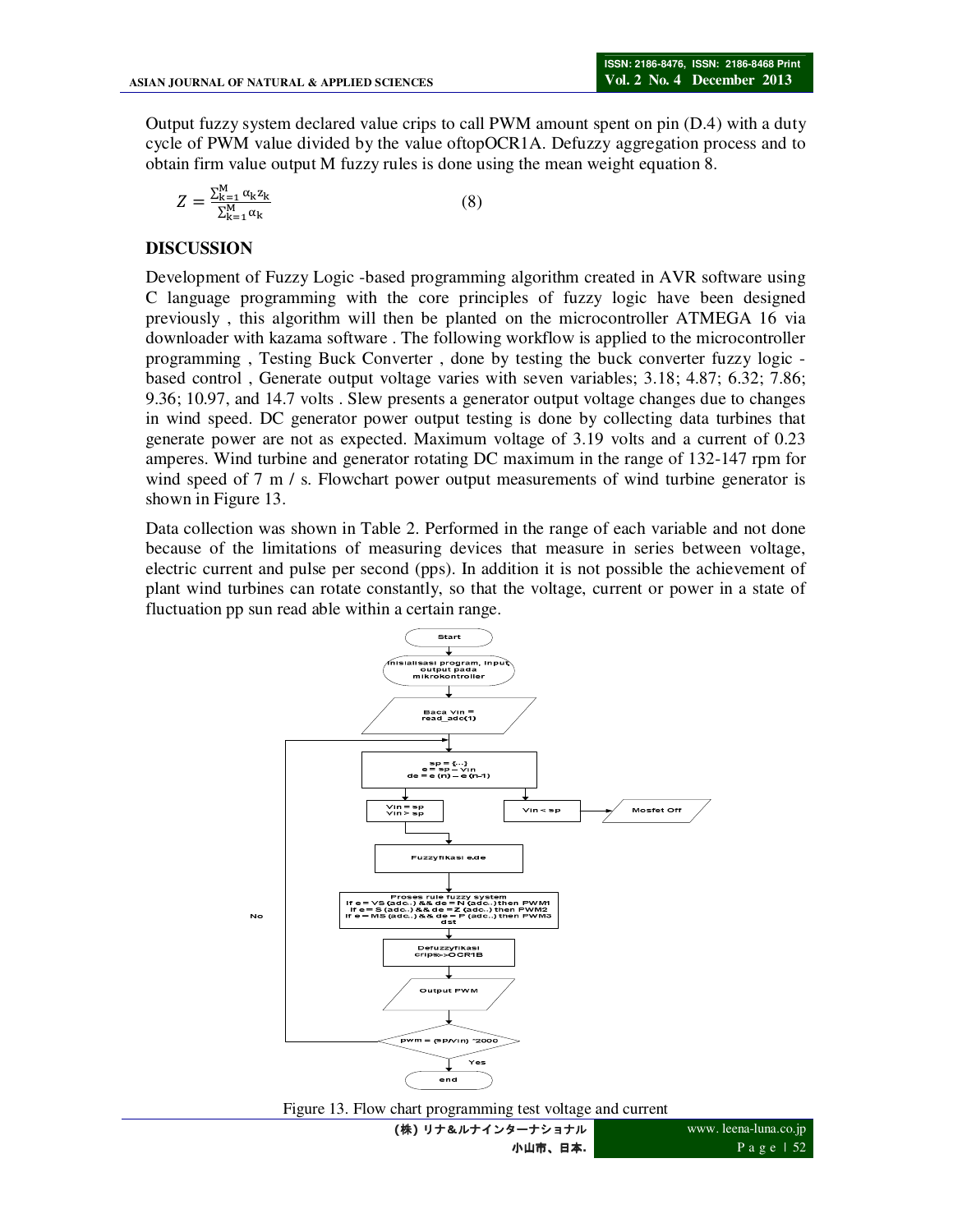| pps       | rpm         | V(volt)       | I(mA)         |
|-----------|-------------|---------------|---------------|
| $0 - 11$  | $0 - 33$    | $0 - 0.61$    | $0 - 0.19$    |
| $12 - 30$ | $36 - 90$   | $0,63 - 1,78$ | $0,19 - 0,21$ |
| $32 - 36$ | $96 - 108$  | $1,79 - 1,98$ | $0,19 - 0,22$ |
| $38 - 42$ | $114 - 126$ | $2 - 2,19$    | $0,19 - 0,23$ |
| 44 - 49   | 132 - 147   | $2,20 - 3,19$ | $0,19 - 0,23$ |

**Tabel 2. Pengujian tegangan dan arus listrik keluaran generator** 

Buck Converter testing performed by measuring the output voltage of the generator when the wind turbine blade having rounds in the range of 132-147 rpm, the voltage generated at this rpm produces a required minimum input voltage buck converter about 2 volts , and be done with speed variation below the rpm limit the voltage and current generator will be exhausted prior to the reduction process , because the voltage generated is at the limit of only produces a voltage below minimum voltage requirements buck converter . This test is done to control the voltage by the generator in order to lower the input voltage reaches the setpoint value 2 volts. The following response measurement data displayed buck converter output voltage Figure 14-15. By Wind fluctuated 2.20 to 3.19 volts with an average error of 0.8 % response system? Testing current relationship is shown in Figure 15. Electric current loss of 0.15 to 0.17 mA load factor due to electronic components buck converter circuits.



Figure 14. Response of voltage test in buck converter wind turbine



Figure 15. Response test of buck converter current in wind turbine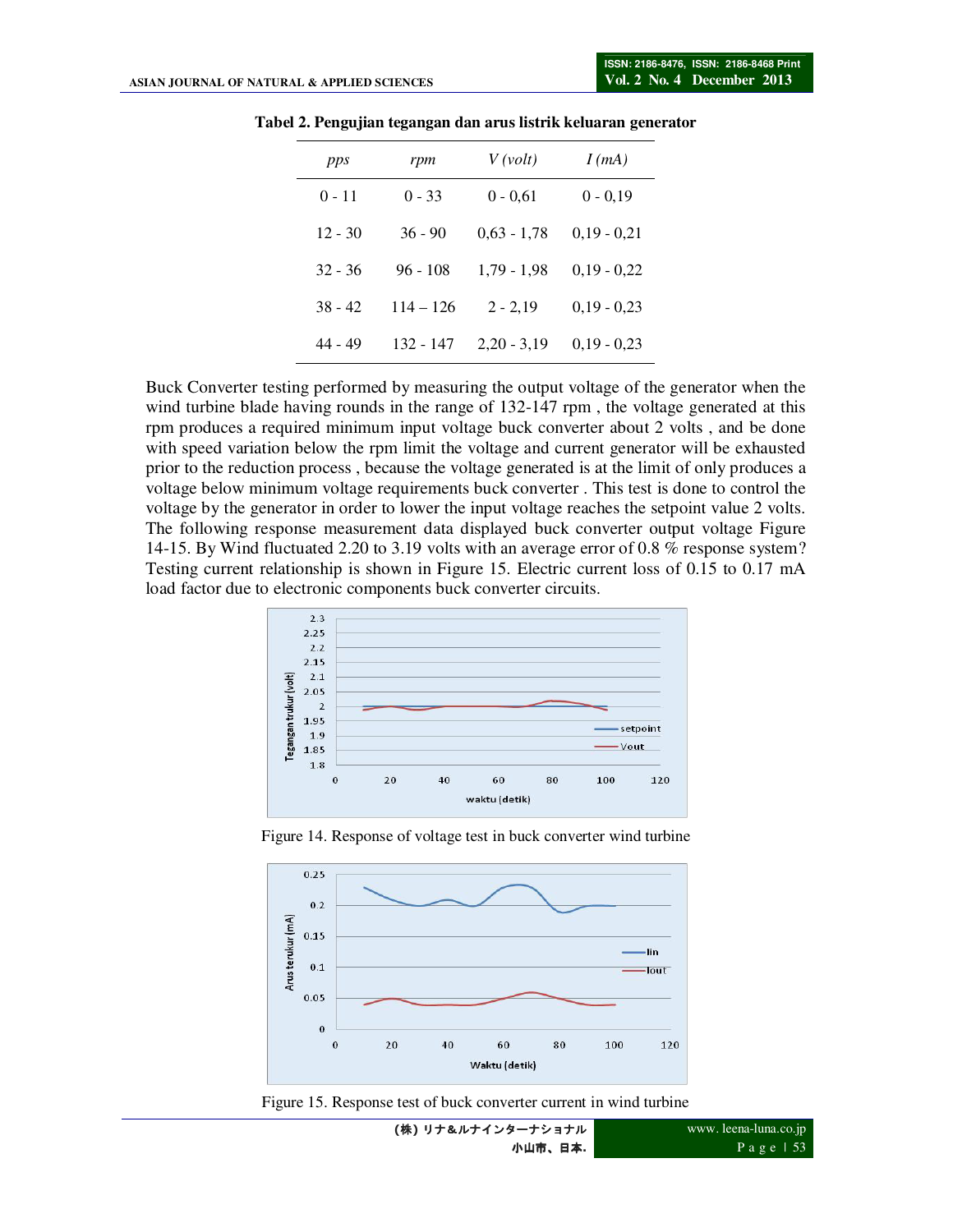| Set Point (Volt) | Vin (Volt) | Error rate $(\%)$ | Current Loss (mA) |
|------------------|------------|-------------------|-------------------|
|                  | 14.07      | 3.80              | 0.89              |
|                  | 10.97      | 4.70              | 0.61              |
|                  | 9.36       | 9.36              | 0.51              |
| $\overline{c}$   | 7.86       | 7.86              | 0.65              |
|                  | 6.32       | 6.32              | 0.23              |
|                  | 4.87       | 4.87              | 0.20              |
|                  | 3.18       | 3.18              | 0.16              |
|                  | 14.07      | 3.80              | 0.64              |
|                  | 10.97      | 3.90              | 0.46              |
|                  | 9.36       | 2.85              | 0.39              |
| $\overline{4}$   | 7.86       | 3.70              | 0.25              |
|                  | 6.32       | 1.55              | 0.14              |
|                  | 4.87       | 1.35              | 0.25              |
|                  | 14.07      | 1.55              | 0.60              |
|                  | 10.97      | 2.70              | 0.32              |
| 6                | 9.36       | 1.70              | 0.09              |
|                  | 7.86       | 0.80              | $0.01\,$          |
|                  | 14.07      | 0.22              | 0.53              |
| $\,$ $\,$        | 10.97      | 1.20              | 0.21              |
|                  | 9.36       | 2.45              | 0.30              |

#### **Table 3.Testresults of Buck Converter with Voltage Set point variation**

# **CONCLUSION**

Based on the experiments, it can be concluded, has successfully designed and built a prototype wind turbine with blade rotation speed of 132-147 rpm, which produces power voltage the range 2.20 to 3.19 volts and the current 0.19 to 0.23 mA and has successfully built prototype buck converter for wind turbines with a set point value of 2 volts at maximum rpm condition have an average error of 0.8 % voltage. Testing has been performed buck converter with input voltage (Vin) with a voltage of 3.18 variation; 4.87; 6.32; 7.86; 9.36; 10.97, and 14.7 volts produces output voltage error on average with buck converter fuzzy